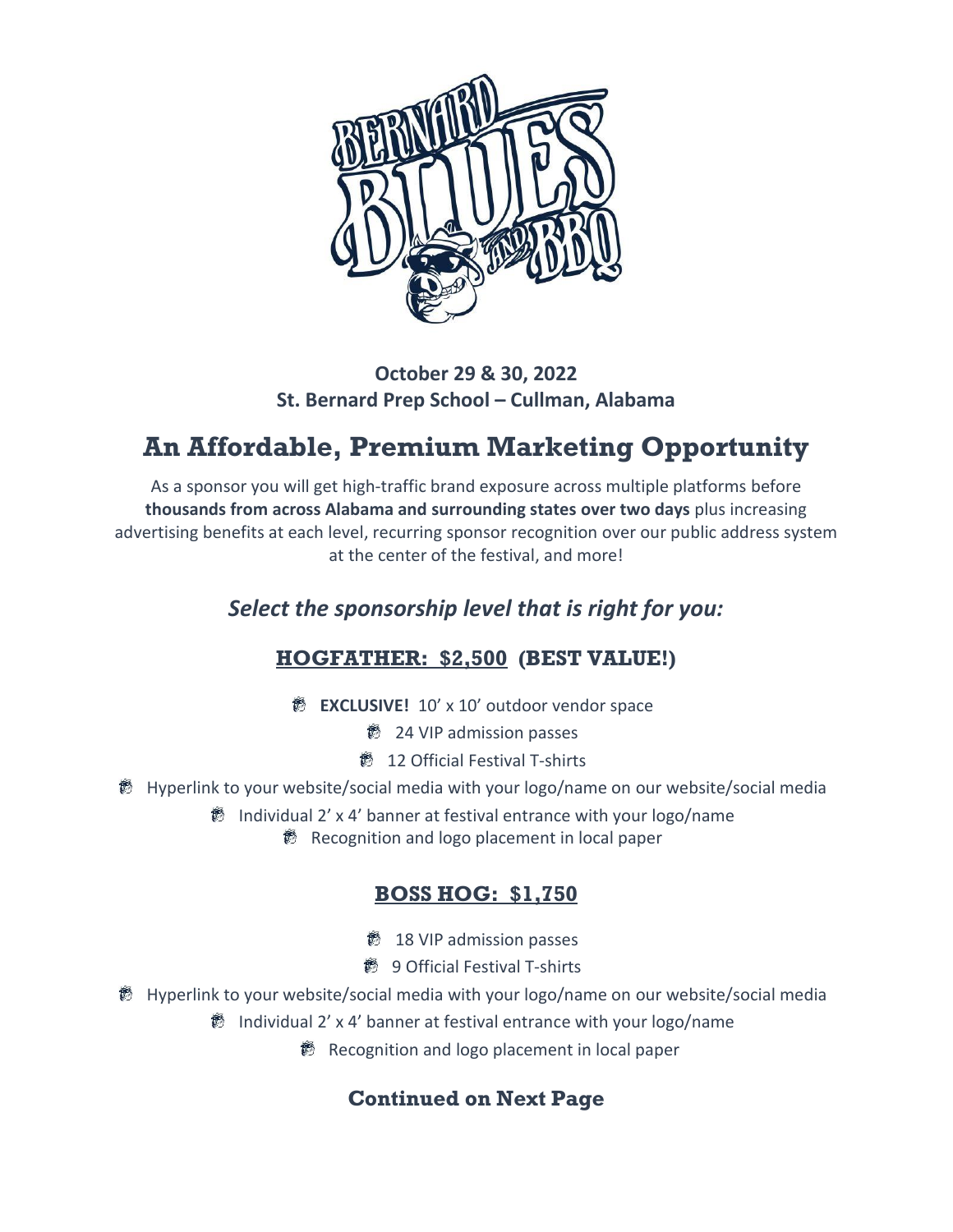

### **TOP HOG: \$1,500**

- 8 VIP admission passes
- 4 Official Festival T-shirts
- **®** Hyperlink to your website/social media with your logo/name on our website/social media
	- $\%$  Individual 2' x 4' banner at festival entrance with your logo/name
		- **®** Recognition and logo placement in local paper

### **SHOW PIG (ENTERTAINMENT SPONSOR): \$1,000**

- **<sup>8</sup> EXCLUSIVE!** Additional PA announcements recognizing you before all performances
	- $\bigotimes$  4 VIP admission passes
	- 2 Official Festival T-shirts
- Hyperlink to your website/social media with your logo/name on our website/social media
	- $\frac{3}{2}$  Individual 2' x 4' banner at festival entrance with your logo/name
		- **B** Recognition and logo placement in local paper

### **PIGLET: \$500**

- **鬱 2 VIP admission passes**
- Hyperlink to your website/social media with your logo/name on our website/social media
	- Individual 2' x 4' banner at festival entrance with your logo/name
		- **B** Recognition and logo placement in local paper

# **SHOAT: \$499 and below**

<sup>36</sup> Hyperlink to your website/social media with your logo/name on our website/social media ● Recognition and logo placement in local paper

# **Questions?**

Contact Festival Director Joyce Nix at: **(256) 255-5860** or **jnix@stbernardprep.com**